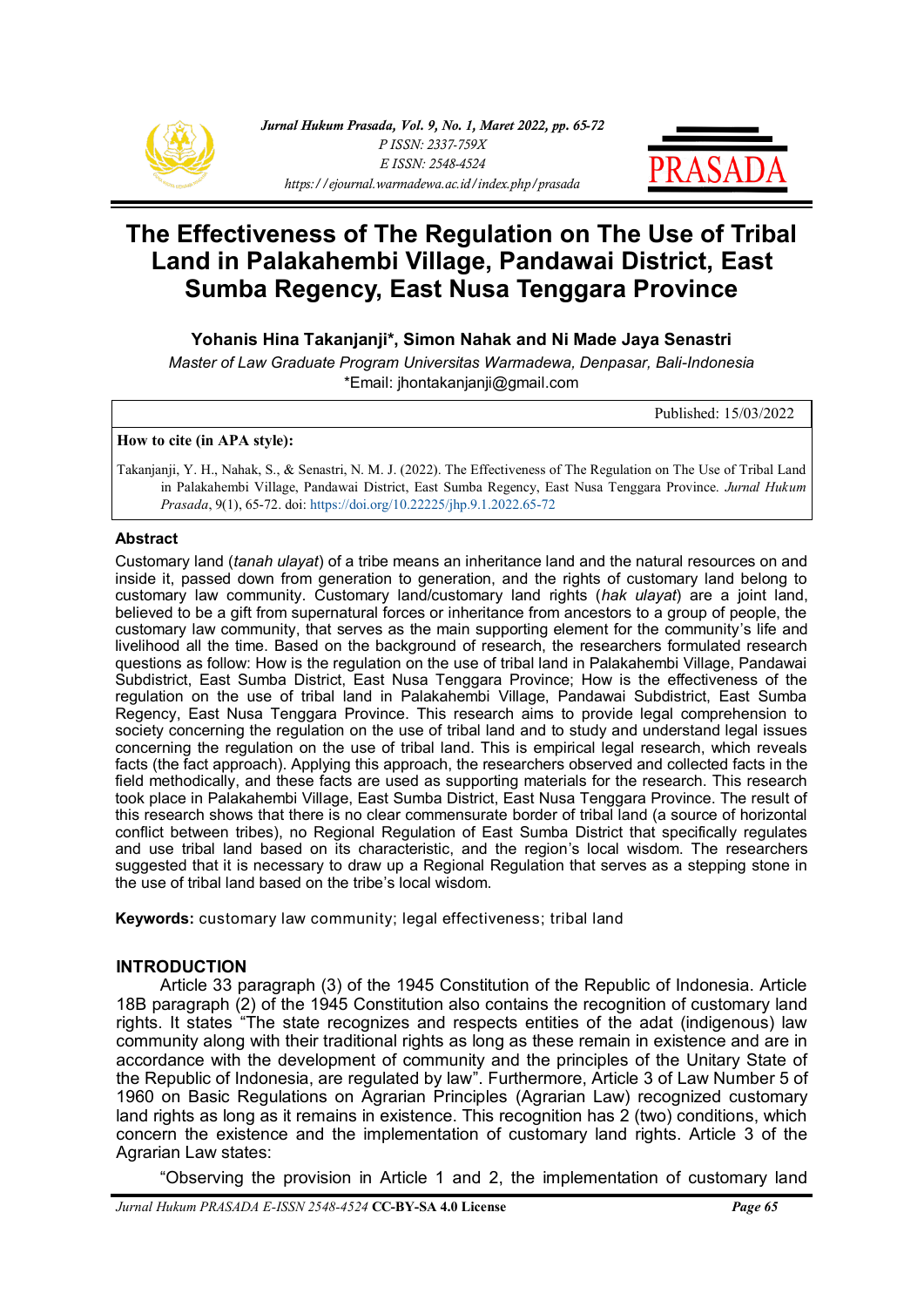rights and similar rights of customary law community, as long as these remain to exist in reality, must be in such a way so that these conform to the national and state interests, based on the national unity and shall not contradict the laws and other higher regulations".

The management of tribal land by customary law community in Palakahembi Village often triggers conflict or dispute. The causes can be internal or external of the customary law community. The customary law community's lack of awareness, the lack of a clear commensurate border of customary land, and the lack of Regional Regulation that specifically regulates the use of tribal land in East Sumba are some causes of customary land conflict or dispute.

A study about the regulation on the use of tribal land have conducted previously by [Salamat \(2016\).](#page-6-0) [Salamat \(2016\)](#page-7-0) examined Regulatory of Rights of Adat Law Community Land (Case Study of Recognition of The Dayak Adat Law Community Land in Central Kalimantan). The result of this study showed that Legal Issues and Policies Against the Regulation of Land Rights of Indigenous Peoples Based on Law Number 5 of 1960 concerning Basic Regulations on Agrarian Principles and Law Number 41 of 1999 concerning Forestry on the Implementation of Regional Regulation Number 16 of 2008 concerning Indigenous Dayak Institutions in Central Kalimantan should be based on the principles and enforceability of laws that apply in Indonesia, so that the preparation of regional legal product regulations has a legal force that is tiered according to the hierarchical level of the legislation and can be binding on everyone in implementing and determining rights to customary land that applies in the region, so that it can be implemented according to its use and can avoid or minimize any problems or disputes over customary land or land that have been detrimental to various parties and the local government. Another similar study also conducted by [Herrayani et al. \(2019\)](#page-7-0) that examined the legalization of agrarian reform assets has met the requirements of ownership and/or physical control of land for the customary community. The result of this study showed that the implementation of Agrarian Reform as outlined in Presidential Regulation No. 86 of 2018 have not been able to solve the problem of land titles owned by the customary community which are characteristic of the subject of communal rights. Regulation of the Head of the Land Agency No. 10 of 2016 is only able to respond to the few demands of customary society as subjects of agrarian reform over a land tenure that occurred in Indonesia. In addition, [Citrawan \(2021\)](#page-7-0) also conducted a similar study that the concept of land ownership of the Minangkabau indigenous people. The result of this study showed that Minangkabau *ulayat* land in the concept of ownership is included in a narrow sense, namely in the form of assets belonging to high heirlooms that have the power to apply internally or externally, whether they can be used by members of the community or outside the community by giving in the form of *adat diisi limbago dituang* (a gift in the form of money by a third party who manage and control *ulayat* land, to the ruler and/or owner of *ulayat* based on community agreement). The main principle of Minangkabau *ulayat* land is *jua ndak makan bali, gadai ndak makan sando* (*ulayat* land cannot be sold and pawned), but in an urgent situation it can be transferred/transferred temporarily such as *Mait terbujur di tengah rumah* (dead lying in the middle of the house), *Rumah gadang ketirisan* (traditional houses with leaky or damaged roofs), *Gadih gadang indak balaki* (adult girls who have no husband), or *Bungkik Batang terandam* (enforcing heirloom titles or appointing a penghulu). In order to be able to carry out the transfer/transfer of the *ulayat* land, it must be with the agreement of all the members of the clan concerned. Based on the background and the previous research above, this research aims to find out the regulation on the use of tribal land in Palakahembi Village, Pandawai Subdistrict, East Sumba District, East Nusa Tenggara Province; and to find out the effectiveness of the regulation on the use of tribal land by the community in Palakahembi Village, Pandawai Subdistrict, East Sumba District, East Nusa Tenggara Province.

## **METHOD**

The type of research used to discuss the research questions is the empirical legal approach. This research also applied the statute approach and the fact approach*.* The data for this research consists of primary, secondary, and tertiary legal data ([Setyosari,](#page-7-0)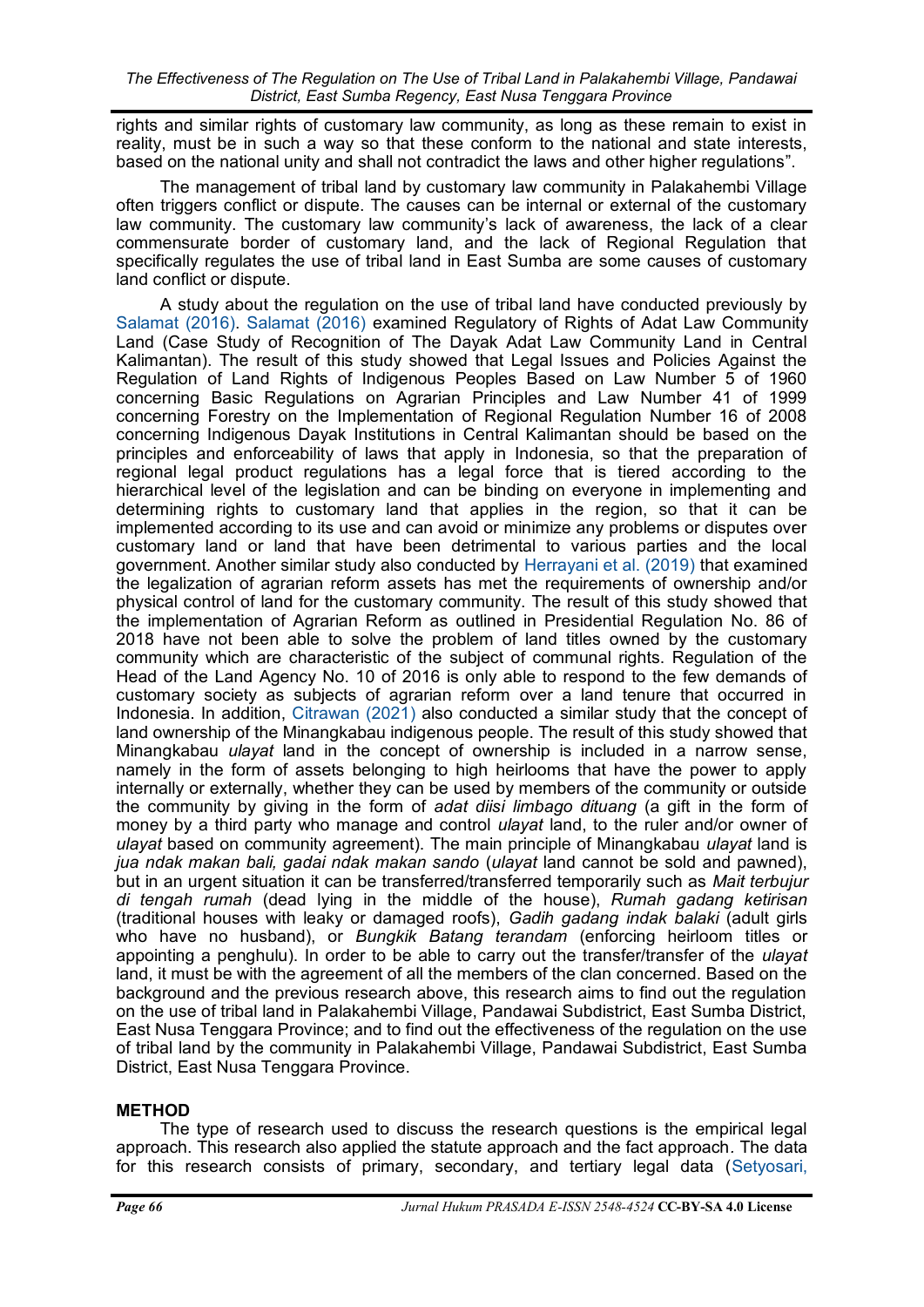[2012:37\)](#page-7-0). The researchers collected these data using the interview technique and the library technique (statute documents) ([Hasan, 2002:43\).](#page-6-0) The researchers then conducted quantitative analysis on the legal data and presented the result in the form of descriptive analysis [\(Deddy, 2006:40\).](#page-6-0)

## **RESULT AND DISCUSSION**

# **The Essence of Tribal Land in Palakahembi Village**

There are 5 native tribes (*Kabissu*) in Palakahembi Village: Lurra, Lebakaruku, Anaburung, Lewa, and Kihi. Each of these tribes has a strategic position in taking care of and maintaining tribal lands entrusted by the maramba (King). The *Lurra* Tribe is appointed as the Defender of the King, or *Watulahanamba Ai Ngarru Pindu* in the local language. The Lebakaruku Tribe is known as the Initiator in requesting the King's willingness from *lewa*, namely Umbu Rara Meha, to replace the late King of Pandawai and stay in Prailiu or *Mahudu mangu Rukong, ma ndendi mangu nulang* in the local language*.* The Ana Mburung Tribe and the Kihi Tribe are appointed as the Defenders of the King, or *Pianda Lu manulang Liku Uru Watu* in the local language*.* The Kabissu Lewa (the Lewa Tribe) is known as *Haharu malai Kataka lindi Watu* ([Woha, 2008:79\)](#page-6-0). Each of these tribes has a Chief authorized to organize the management and use of the tribal land, both for the members of the tribe and outsiders, while also prioritizing negotiation for consensus.

The Lurra Tribe controls the land from *wainggimu* to *ngohung* (which shares a border with *Kotak Kawau* Village), while the Kabissu Lebakaruku (the Lebakaruku Tribe) controls the land from the *Hakebir* area to the land border in Palakahembi. The land of the Anaburung Tribe covers the land from Palakahembi to *Matapahaing/karaki*. The land of the Lewa Tribe covers the land from *Maundata* and *Kambaru langga* (which shares a border with Maubokul Village), while the land of the *Kihi* Tribe covers the land from Muara (*Ngaru Luku*) to the Palakahembi area.

**Table 1**

| <b>Number</b> | <b>Tribe</b> | <b>Number of householders</b> |
|---------------|--------------|-------------------------------|
|               | Lurra        | 28                            |
| 2             | Lebakaruku   | 35                            |
| 3             | Anaburung    | 40                            |
| 4             | Lewa         | 20                            |
| 5             | Kihi         | 30                            |
| Total         |              | 546                           |

The following table shows the number of members each tribe had.

The number of householders in each tribe in Palakahembi Village

Source: Palakahembi Village, processed in 2021

This table shows that the total number of householders in each tribe in Palakahembi VIllage is 546 householders. The Anaburung Tribe has the most householders, while the Lewa Tribe has the fewest. Each of these tribes has a Chief authorized to organize the management and use of the tribal land, both for the members of the tribe and outsiders, while also prioritizing negotiation for consensus. The Lurra Tribe controls the land from *wainggimu* to *ngohung* (which shares a border with *Kotak Kawau* Village), while the Kabissu Lebakaruku (the Lebakaruku Tribe) controls the land from the *Hakebir* area to the land border in Palakahembi. The land of the Anaburung Tribe covers the land from Palakahembi to *Matapahaing/karaki*. The land of of the Lewa Tribe covers the land from *Maundata* and *Kambaru langga* (which shares a border with Maubokul Village), while the land of the Kihi Tribe covers the land from Muara (*Ngaru Luku*) to the Palakahembi area. The following table shows the total area of the tribes' lands.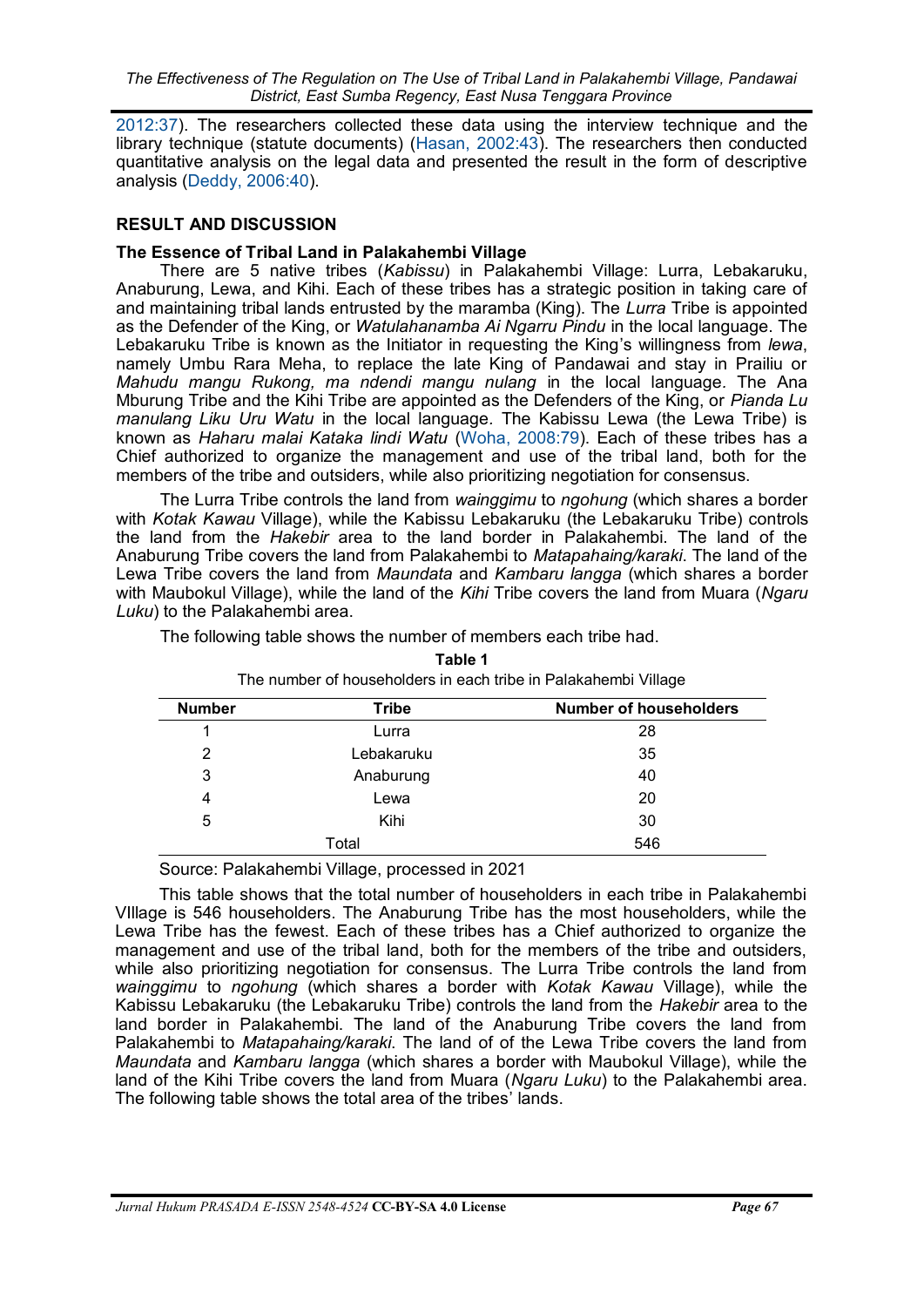| Table 2                                           |              |  |
|---------------------------------------------------|--------------|--|
| The tenure of tribal lands in Palakahembi Village |              |  |
| Number of Householders                            | Land area/ha |  |
| 546                                               | 35.000       |  |

Source: Palakahembi Village, processed in 2021.

The vast area of the tribal lands is inversely proportional to the number of the tribes' members. As a result, only the land near water sources such as a river, which can be used for agriculture, and the people of Palakahembi Village call it the Mondu land. The rest of the lands become abandoned land (according to an interview with Arif Maramba Djawa, the head of development, on Thursday, November 12, 2020).

As time passed, with the increase of population due to an internal factor in the tribe or marriages to outsiders (migrants), the abandoned land is managed, used, and controlled from generation to generation and the people eventually obtains the ownership rights of the land (according to an interview with Mr. Gerolfus Nggaba Karangga Limu (the *Amabokul* of Kabissu Kihi), on Friday, November 13, 2020). The interview reveals that the management and use of tribal land still exist in Palakahembi Village, led by a Tribal Chief *(Ama Mbokul)* for both the members of the customary law community or outsiders who have been living in the village for a long time.

#### **The Importance of Tribal Land for the Welfare of the People of Palakahembi Village**

In the constitution, the recognition of customary land rights is seen in Article 18B paragraph (2) of [the 1945 Constitution.](https://www.hukumonline.com/pusatdata/detail/lt4ca2eb6dd2834/node/lt49c8ba3665987/uud-undang-undang-dasar-1945) It states:

The state recognizes and respects entities of the custom (indigenous) law community along with their traditional rights as long as these remain in existence and are in accordance with the development of community and the principles of the Unitary State of the Republic of Indonesia, are regulated by law. Furthermore, the Unitary Republic of Indonesia is given the rights over the earth, water, and other natural resources contained therein, the rights to manage and organize the use, allotment, supply, and maintenance of these resources for the greatest prosperity of all people (Article 33 paragraph (3) of the 1945 Constitution). Then, as an elaboration of the provision in Article 33 paragraph (3) of the 1945 Constitution, Law Number 5 of 1960 on Basic Regulations on Agrarian Principles (Agrarian Law) is enacted. The establishment of the Agrarian Law is based on customary law (Article 5), and Article 3 of the Agrarian Law recognizes the existence of customary land (tribal land) and similar entities as long as these remain to exist in reality. It means that establishing new customary land is prohibited ([Susila, 2014:107\).](#page-6-0)

Regulation of the Minister of Agrarian Affairs/Head of the National Land Agency Number 5 of 1999 on Guidelines for Solving Problems of Customary Land Rights of Customary Law Community. The provision in Article 5 states that the research and establishment of the existence of customary land rights as referred to in Article 2 are carried out by the regional government, along with experts on customary law, members of customary law community in the concerned area, non-governmental organizations, and agencies that manage natural resources. Thus, researching the existence of tribal land today is very appropriate concerning the implementation of regional autonomy. Each party (the customary law community alliance, the government, and investor) will benefit if all interests are accommodated in the use of the alliance's land (the tribal land) to support the development for the welfare of the people.

For the people of Palakahembi Village, the tribal land has a religious and magical value due to its strong relation to the system of value, belief, kinship structure, and territory of the people. Furthermore, the control of the land has been passed down from generation to generation, based on the prevailing habits and customs in Palakahembi Village. The ownership and control of tribal land are not recorded (in written form), but are based on the history of each tribe and has been recognized by the King *(Maramba)* (according to an interview with Mr. Dominggus Bara Kilimandu (the Chairman of Commission C of the Regional People's Representative Assembly of East Sumba District), on Thursday, October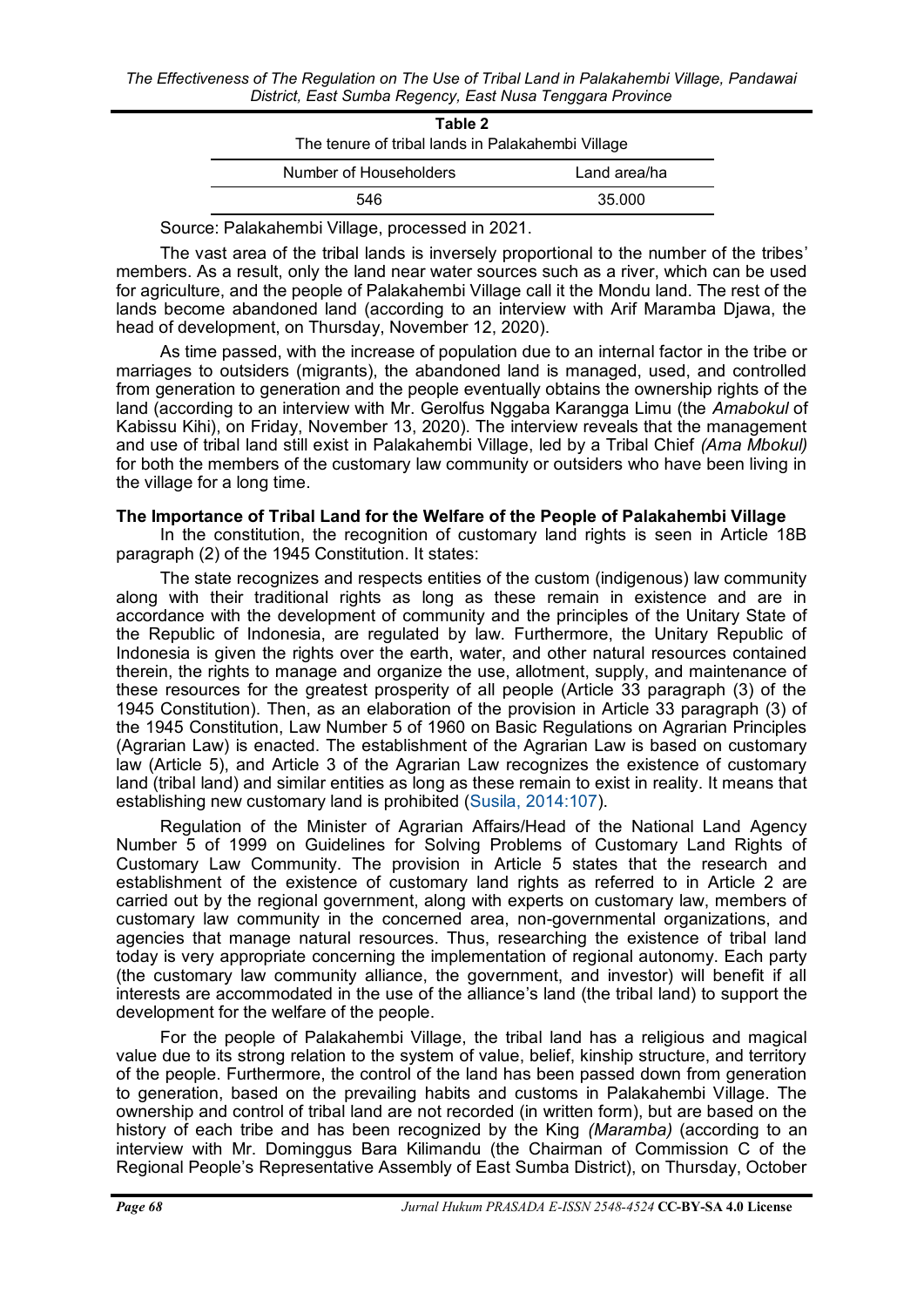### 22, 2020).

The interview result above reveals that the recognition of tribal land in East Nusa Tenggara Province, from the aspect of legality, has not provided legal certainty. It is evident in the differences in perspective on the existence of tribal land.

#### **Challenges on the Regulation of Tribal Land in Palakahembi Village**

The root of the conflict between the parties who believe they are the owner of [communal rights](https://kupang.tribunnews.com/tag/hak-komunal) over the customary land and outsiders (the government or entrepreneurs or the combination of the government and entrepreneurs) is the weak, or purposely weakened, the legal standing of the customary law [community](https://kupang.tribunnews.com/tag/masyarakat) and [customary land](https://kupang.tribunnews.com/tag/tanah-ulayat) in the existing law (according to an interview with Ferdianto Holo, WALHI Coordinator for East Sumba District, on Tuesday, November 10, 2020).

Law Number 5 of 1960 on Agrarian Principles or Law Number 11 of 1967 on the Use of Land Resources, Law Number 17 of 2019 on the Use of Water, Law Number 41 of 1999 on the Use of Forest Resources, Law Number 5 of 1990 on the Use of Earth and Air Resources do not explicitly address customary law community or customary land rights. The Agrarian Law does recognize the existence of customary land rights, but on some conditions, one of which is "as long as these remain to exist in reality". The other condition, according to the Agrarian Law, is that "the implementation of customary land rights . . . must be in such a way so that these conform to the national and state interests . . . and shall not contradict the laws and other higher regulations". It is clear that customary land rights are not managed autonomously according to the [people](https://kupang.tribunnews.com/tag/masyarakat)'s will, but still submit to the state's power. Law Number 26 of 2007 on Spatial Planning and Law Number 3 of 2020 on Forestry and Mineral and Coal Mining also address customary law community and customary land rights as legal subjects that must be regarded to avoid conflicts, without explicit elaboration concerning [the people](https://kupang.tribunnews.com/tag/masyarakat)'s rights in the management of resources, and must submit to the interests of the nation and the state.

From the interview result, it is evident that the tribes in Palakahembi Village are experiencing difficulty in obtaining information or reference about the history of land tenure by one tribe or a combination of multiple tribes due to the dominance of oral culture. Today, customary figures or people who have complete knowledge about the history of tribal land in Palakahembi Village are extremely rare, so the stories that remain may contain many subjective elements. Furthermore, the commensurate border of customary land/tribal land is not clear (horizontal conflict).

## **Supporting Elements of the Use of Tribal Land in Palakahembi Village**

Customary land is the right over the oldest land that exists on earth, as customary land has been existing even before the birth of the Indonesian nation as an independent state. Based on its terminology, the term customary land comes from the term *beschikingrechts* by Van Vollenhoven. In Indonesian legal terminology, the term is translated as customary land (*tanah ulayat*). The term customary land has different names in each region in Indonesia. In Ambon, customary land is known as *patuanan*. In Kalimantan, it is *panyampeto*. In Bali, it is *prabumian* and *panjar*, while in Java, it is *wewengkon* [\(Saragih, 1984:75\)](#page-6-0). Thus, internally, the customary law community in Palakahembi Village has controlled and used customary land/tribal land in supporting the fulfillment of the community's necessities, accompanied by inherent rights that serve as unique competence of the customary law community in the form of the authority/power to regulate and take care of the land and its resources. The customary law community has the authority to:

Regulate and organize land use (for settlement or cultivation), land supply (establishing new settlement or rice field), and land maintenance.

Regulate and decide legal relation between a person and the land (granting specific rights to a particular subject).

Regulate and decide legal relation between a person and a legal action concerning land (Nurlinda, 2009:72).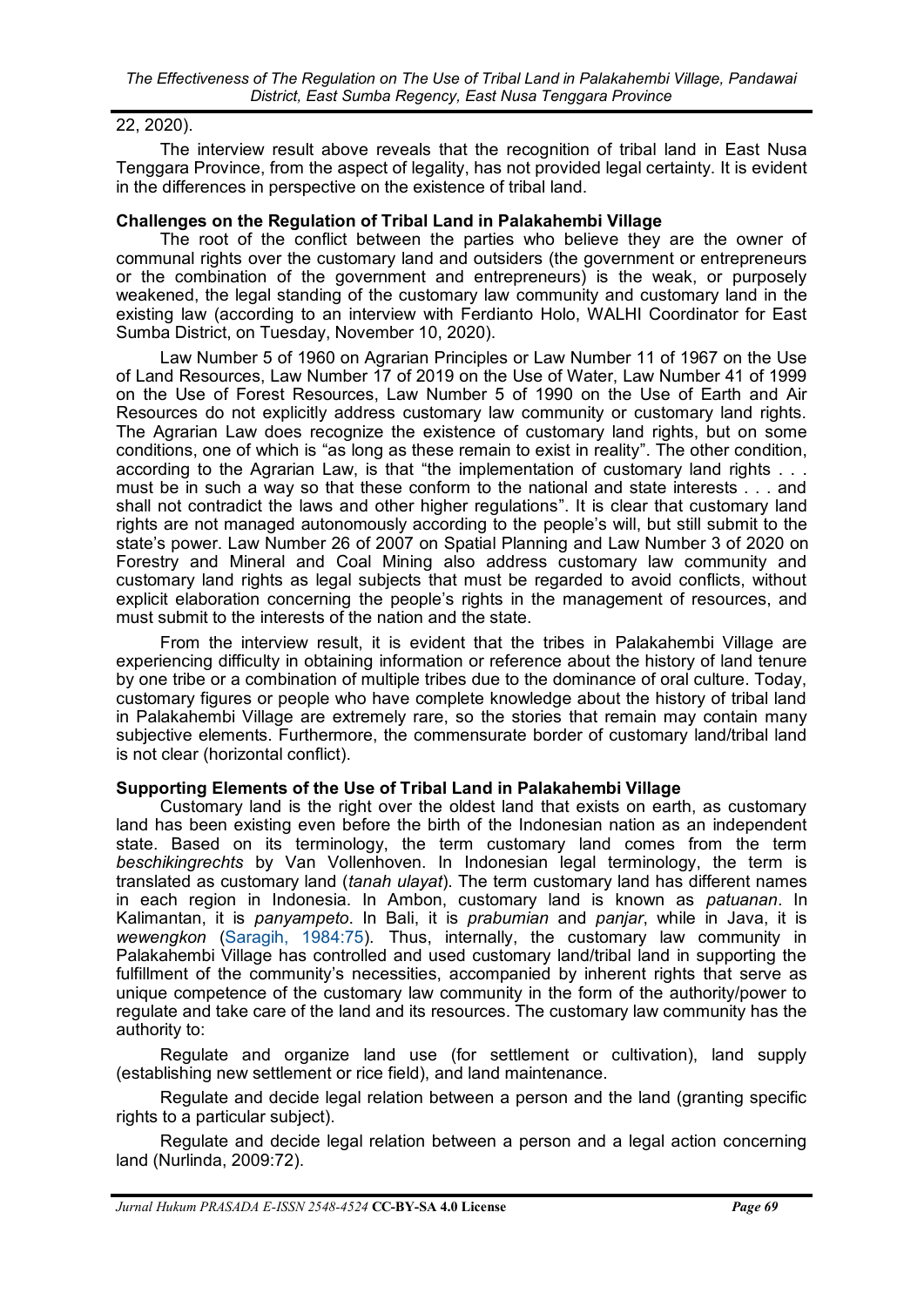Based on the Discussion in Chapter IV above, the legal theory used to analyze this issue is the legal system theory, which covers the legal structure, legal substance, and legal culture.

### **The Scope of the Use of Tribal Land in Palakahembi Village**

The basis for the establishment of customary law community shows that the customary law community alliance in East Nusa Tenggara, specifically in Palakahembi Village, is formed on 3 dimensions: [\(Wignjodipuro, 1982:197\)](#page-6-0)

The same lineage. This alliance is known as the genealogical customary law alliance.

Mixed (The same lineage and area of residence). This alliance is known as the genealogical-territorial customary law alliance.

The same area of residence. This alliance is known as the territorial customary law alliance.

Not only is the customary law community alliance in East Nusa Tenggara Province determined by the implementation of authority presented above, but also by several criteria as follow: [\(Karoba, 2007:85\)](#page-6-0)

The members of customary law community alliance realize the occurring bond is born from the same precursor (the ancestors) (genealogy) that shares the same fate and suffering (territorial and mixed);

Having the same area as a place to earn a living, which must be maintained and defended from the interference of other parties; this element is followed by all alliance of customary law community, regardless of the establishment background.

Members of the customary law community alliance believe they are bound and compliant to the same customary law, which is used as guidelines in daily life;

Members of the customary law community alliance recognize and obey the leader of the alliance (customary elder) and every decision made;

Using the same language;

The feeling of sharing the same fate manifests in various activities such as the customary ritual welcoming the planting or harvest season, the opening of new land, weddings, death ceremonies, etc;

Having a village as a unity forum for all members of the alliance;

Having a traditional home and all its features, based on its characteristics and following local characteristics, serves as a place for negotiation and conducting customary rituals related to the interests of the alliance members. Even though the existence of a legal community alliance, as presented above, is reflected in the customary law community alliance in East Nusa Tenggara, the bond established in the customary law community alliance is experiencing a value shift as a result of the dynamics of modernization and globalization.

So, based on the interview result above, customary land rights are a series of authorities and obligations of customary law community concerning the land in their territory. Customary rights have 2 (two) elements: the ownership element, which is an aspect of civil law, and the authority element to manage and lead the control of joint land, which is an aspect of public law. The implementation of this public authority is assigned to the Customary Chief himself or done together with the elders of the customary law community concerned [\(Harsono, 2003:174\)](#page-6-0). In general, the term customary land rights are not known in East Nusa Tenggara, but in Sumba, this term is known as the Kabissu land [\(Patty, 1984:18\)](#page-6-0). It has identical meaning and content with customary land. However, the term tribal land (customary land rights) is more popular.

## **The Effectiveness of the Regulation on the Use of Tribal Land**

In general, among the people of East Nusa Tenggara, specifically East Sumba, the grouping of customary law area is based on several criteria: ([Vollenhoven, 1987:100\)](#page-6-0)  language, territory, genealogy, and a combination of the language, genealogy, and territory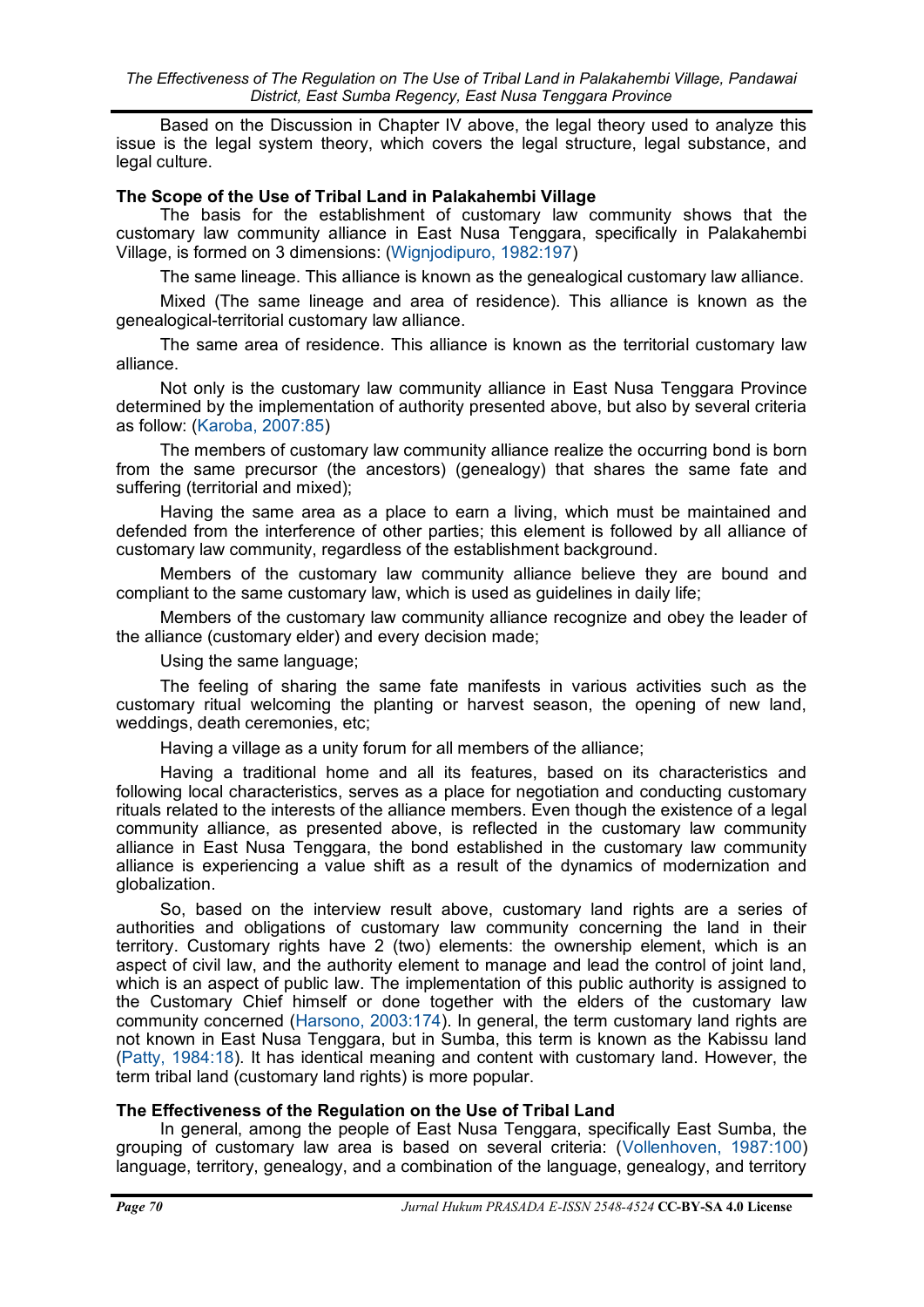<span id="page-6-0"></span>criteria used by many psychologists. These criteria are viewed to have universal characteristics and become the basis of assessment for the system of customary law in various places. This identification then generates hypotheses about the area of customary law community.

Article 3 of the Agrarian Law states, "Observing the provision in Article 1 and 2, the implementation of customary land rights and similar rights of customary law community, as long as these remain to exist in reality, must be in such a way so that these conform to the national and state interests, based on the national unity and shall not contradict the laws and other higher regulations". It can be concluded from this provision that the national land law recognizes the existence of customary rights (tribal land) and similar rights if these remain to exist in reality, which means, if these do not exist in reality, customary land rights (tribal land) and other similar rights will not be revived and new customary rights will not be established. Thus, based on the discussion in Chapter V, the legal theory used in the analysis is the theory of legal effectiveness. Legal effectiveness in legal action or reality is known if a person states that the rule of law succeeds or fails to achieve its goal, and one can know based on that if its effect successfully regulates particular actions or behavior, if it fits the goal or not. In the effort to make the people abide by the rule of law, sanctions are usually included. These sanctions can be negative or positive sanctions, intended to give stimulation to humans to avoid reprehensible actions.

#### **CONCLUSION**

Based on the review presented in this paper, it can be concluded that the use of tribal land has not been effective yet because the regulation on customary land rights still refers to a general law, without being followed by the establishment of Regional Regulation of East Sumba District, which specifically regulates the use of tribal land according to local characteristics and local wisdom, and a formal customary institutional structure has not been established yet. Based on the conclusion above, the researchers provide two suggestions. First, it is necessary to establish Regional Regulation of East Sumba District that serves as a stepping stone in the use of existing tribal land according to the tribes' local wisdom. Second, the establishment of a formal customary institutional structure is necessary to provide legal certainty in the use and management of tribal land in Palakahembi Village.

#### **REFERENCES**

[Citrawan, F. A. \(2021\). Konsep Kepemilikan Tanah Ulayat Masyarakat Adat Minangkabau.](http://jhp.ui.ac.id/index.php/home/article/view/2766) *Jurnal Hukum & Pembangunan*, *50*[\(3\), 586. doi:10.21143/jhp.vol50.no3.2766](http://jhp.ui.ac.id/index.php/home/article/view/2766)

Deddy, M. (2006). *Metode Penelitian Kualitatif*. Bandung: PT Remaja Rosdakarya.

Harsono, B. (2003). *Hukum Agraria Indonesia: Sejarah Pembentukan UUPA, Isi dan Pelaksanaannya Jilid 1, Hukum Tanah Nasional* (Ed. Revisi). Jakarta: Djambatan.

Hasan, M. I. (2002). *Pokok-Pokok Materi Metode Penelitian dan Aplikasinya*. Jakarta: Ghalia Indonesia.

[Herrayani, D. G., Soraya, L. F., & Moechtar, O. \(2019\). Eksistensi Hak Komunal Masyarakat Hukum](https://ojs.unud.ac.id/index.php/kerthapatrika/article/view/54723)  [Adat Dalam Kebijakan Penataan Aset Reforma Agraria.](https://ojs.unud.ac.id/index.php/kerthapatrika/article/view/54723) *Jurnal Kertha Patrika*, *41*(3), 289. [Retrieved from https://ojs.unud.ac.id/index.php/kerthapatrika/article/view/54723](https://ojs.unud.ac.id/index.php/kerthapatrika/article/view/54723)

Karoba, S. (2007). *Hak Asasi Masyarakat Adat: United Nations Declarations on The Rights of Indigenous Peoples*. Yogyakarta: Galang Press.

Nurlinda, I. (2009). *Prinsip-Prinsip Pembaharuan Agraria Perspektif Hukum*. Jakarta: Rajawali Pers.

Patty, D. (1984). *Macam-Macam Hak Atas Tanah di Dalam Undang-Undang Pokok Agraria*. Kupang: CV Kasih Indah.

[Salamat, Y. \(2016\). Pengaturan Mengenai Hak Atas Tanah Masyarakat Hukum Adat \(Studi Kasus](https://doi.org/10.54629/jli.v13i4.88)  [Pengakuan Terhadap Hak Atas Tanah Masyarakat Hukum Adat Dayak Di Kalimantan](https://doi.org/10.54629/jli.v13i4.88)  Tengah). *Jurnal Legislasi Indonesia*, *13*(04), 411–420. [doi:https://doi.org/10.54629/jli.v13i4.88](https://doi.org/10.54629/jli.v13i4.88)

Saragih, D. (1984). *Pengantar Hukum Adat Indonesia*. Bandung: Tarsito.

Setyosari, H. P. (2012). *Metode Penelitian Pendidikan dan Pengembangan*. Jakarta: Prenada Media Group.

Susila, I. G. (2014). *Kejahatan Sertifikat Tanah Ganda*. Malang: Universitas Brawijaya Press.